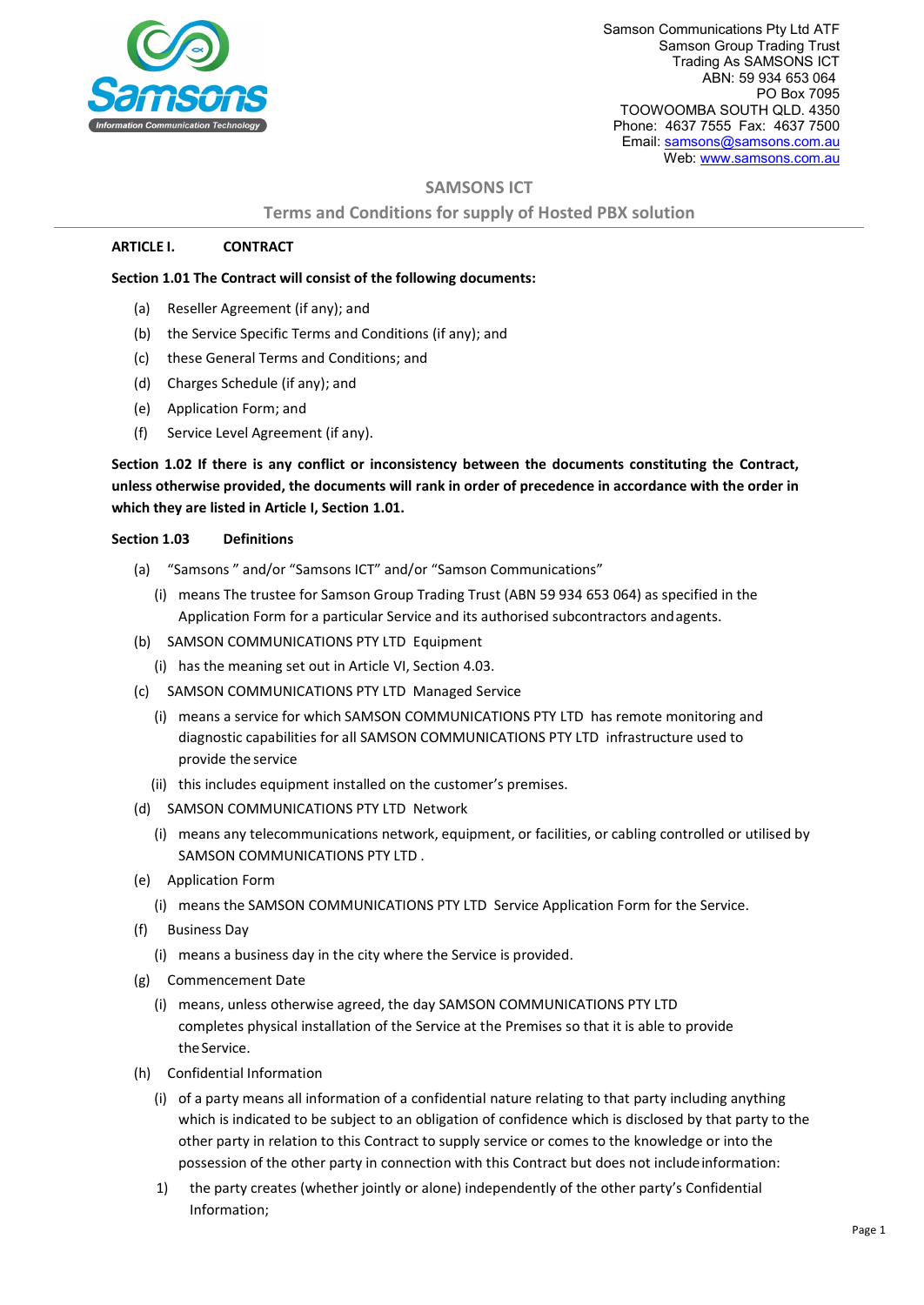- 2) that is public knowledge (other than as a result of a breach of confidentiality by the party or any person to whom the party has disclosed the information); orobtained without restriction as to the further disclosure from a source other than the other party through no breach of confidentiality by that source.
- (i) Customer
	- (i) means the customer described in the Application Form and any of its employees, subcontractors, agents and representatives.
- (j) Customer Equipment
	- (i) has the meaning set out in Article VI, Section 4.03.
- (k) Day or day
	- (i) means any day not limited to a Business Day
- (l) Due Date
	- (i) 21 days from the date of the Invoice, unless specified otherwise by SAMSON COMMUNICATIONS PTY LTD .
- (m) Establishment Fee
	- (i) means the establishment fee repayable by the Customer and set out in the Application Form.
- (n) Excluded Event
	- (i) means a breach of the Contract by the Customer;
	- 1) a Force Majeure Event;
	- 2) a negligent or fraudulent act or omission of the Customer Customer's personnel; or
	- 3) a failure of any of the Customer's Equipment.
- (o) Fault
	- (i) means any circumstance physically related to the Service which renders the Service unusable or significantly impaired.
- (p) Force Majeure Event
	- (i) Means any act of god or act of nature, fire, flood, storm, explosion, sabotage, riot, act of war whether declared or not, requirement or restriction of governmental authorities, inability or delay in the grant of governmental or other approvals, consents, permits, licences or authorities or any other like event; or
	- (ii) any strike, lockout, work stoppage or other industrial dispute of any kind; or
	- (iii) any act or omissions of a third party which affects the provisions of the Services, including a failure to provide goods and services or access to premises; or
	- (iv) any other similar circumstances beyond the reasonable control of the affected party.
- (q) General Terms and Conditions
	- (i) means the general terms and conditions contained in this document.
- (r) Government Agency
	- (i) means any government or governmental, semi-governmental, administrative, municipal, fiscal or judicial body, department, commission, authority, tribunal, agency or other statutory entity including but not limited to the Australian Communications and Media Authority, the Australian Competition and Consumer Commission, the Australian Communications Industry Forum Limited, the Telecommunications Industry Ombudsman and any other governmental or statutory body or authority.
- (s) Initial Term
	- (i) means the term specified in the Application Form.
- (t) Insolvency Event
	- (i) means bankruptcy proceedings are commenced against the Customer, or the Customer is declared bankrupt;
	- 1) any step that is taken to enter into any scheme or arrangement between the Customer and its creditors;
	- 2) any step is taken by a mortgagee to enter into possession or dispose of the whole or any party of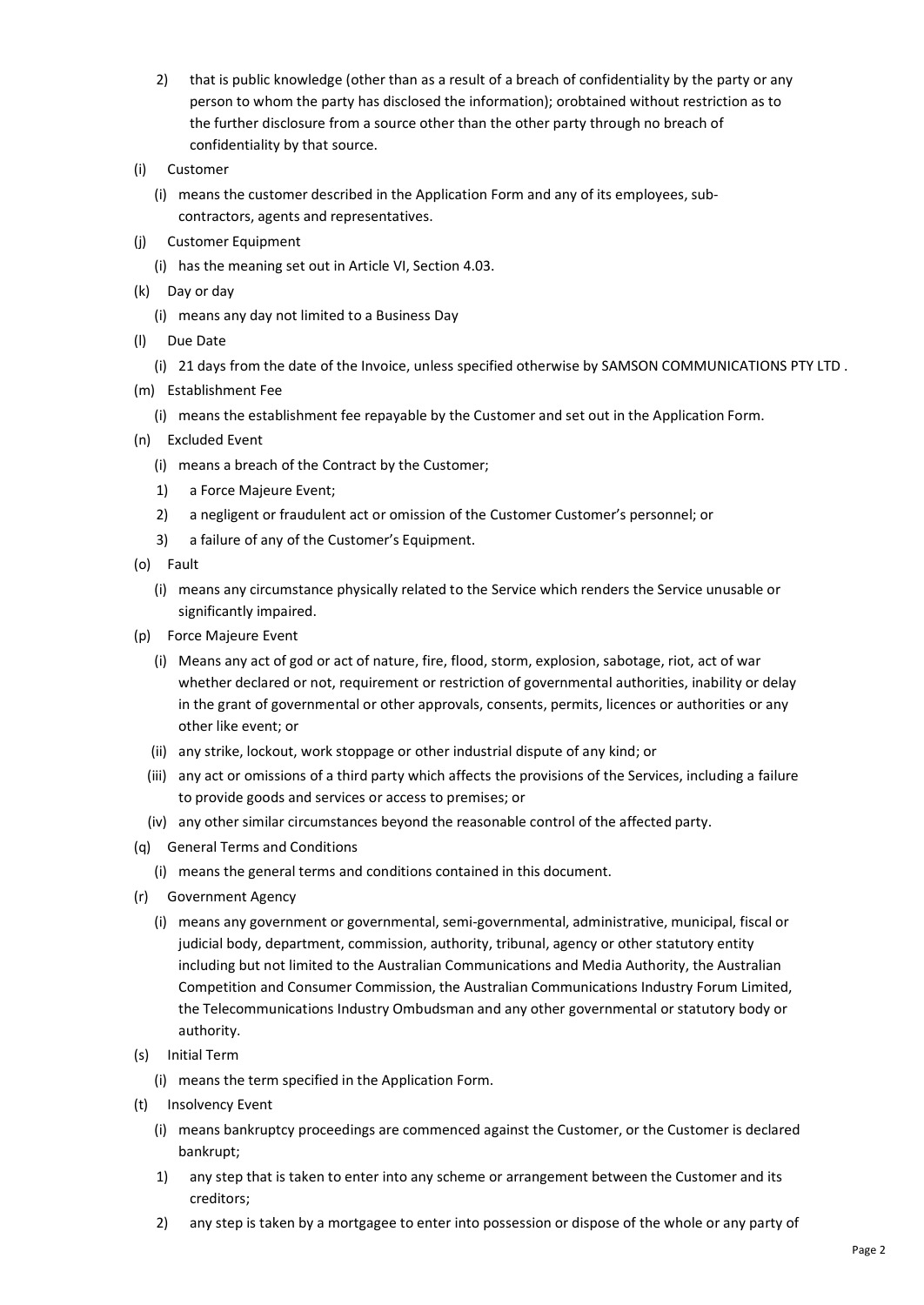the Customer's assets or business;

- 3) any step is taken to appoint a receiver, a receiver and manager, a trustee in bankruptcy, a liquidator, a provisional liquidator, an administrator or other like person to the Customer or to the whole or any part of the Customer's assets or business;
- 4) the Customer suspends payment of its debts generally; or
- 5) the Customer is or becomes unable to pay its debts when they are due or it is or is presumed to be insolvent for the purposes of any provision of the Corporations Act 2001 (Cth).
- (u) Intellectual Property Rights
	- (i) means any intellectual or industrial property rights (including any registered or unregistered trademarks, patents, designs, or copyright) and includes the right to have Confidential Information kept confidential.
- (v) Interruption
	- (i) means in the supply of goods or a service (including the Service) means a delay in supplying, a failure to supply or an error, defect in the supply of, those goods or that service and Interrupts has a corresponding meaning.
- (w) Invoice Period
	- (i) means the period for which advanced payment of the Monthly Service Fee is required as set out in the Application Form or such other period as notified by SAMSON COMMUNICATIONS PTY LTD from time to time.
- (x) Liability
	- (i) means any direct or consequential liabilities, claims, losses, costs, charges, damages, injury or expenses of any nature.
- (y) Monthly Service Fee
	- (i) means the monthly service fee specified in the Application Form.
- (z) Planned Outage Period
	- (i) means a period during which the Service may become unusable or impaired due to SAMSON COMMUNICATIONS PTY LTD undertaking necessary work on its facilities, networks or systems for any reason, including arising out of or in connection with:
	- 1) installation of infrastructure;
	- 2) maintenance requirements (including Scheduled Maintenance Window); and
	- 3) software or infrastructure upgrades.
- (aa) Premises
	- (i) means locations at which SAMSON COMMUNICATIONS PTY LTD provides the Service, and locations to which SAMSON COMMUNICATIONS PTY LTD needs to have access to supply the Service including Site A and Site B.
- (bb) Provider

(i) means a party that discloses its Confidential Information to another party.

- (cc) Recipient
	- (i) means a party that receives or obtains Confidential Information of another party.
- (dd) Related Body Corporate

(i) has the meaning given to that expression in the Corporations Act 2001 (Cth).

- (ee) Representative
	- (i) means a director, officer employee or agent
- (ff) Requested Delivery Date
	- (i) means the Customer's preferred date for commencement of the Service as specified in the Application Form.
- (gg) Scheduled Delivery Date
	- (i) means the date, as advised to the customer by SAMSON COMMUNICATIONS PTY LTD , on which SAMSON COMMUNICATIONS PTY LTD has planned to make the Service available.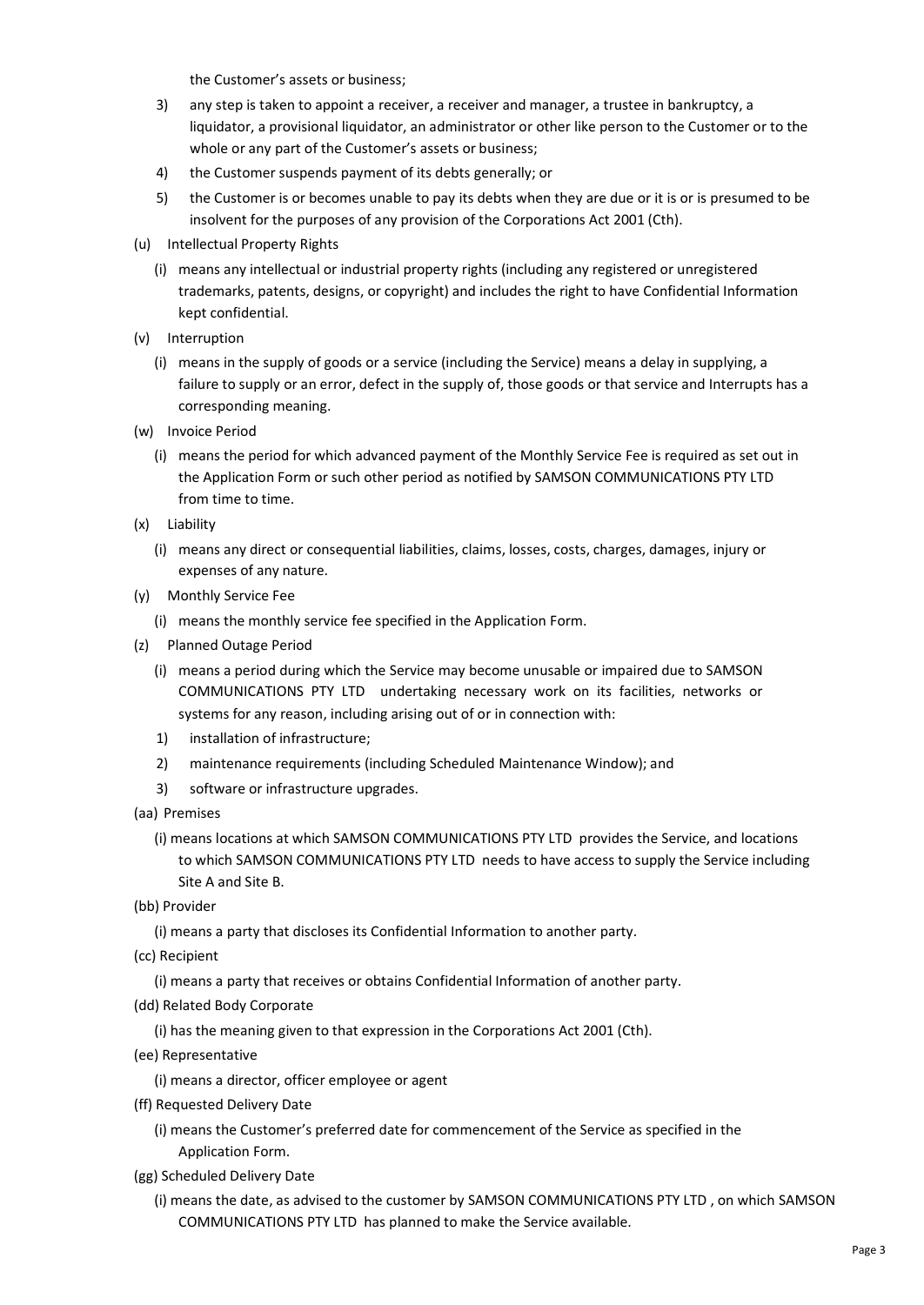(hh) Scheduled Maintenance Window means the period set out in the Contract or at such other times as SAMSON COMMUNICATIONS PTY LTD may advise the Customer from time to time during which SAMSON COMMUNICATIONS PTY LTD will endeavour to conduct all service disrupting planned maintenance work on its facilities, networks or systems.

- (i) Service
	- (i) means the service with the options and features requested in the Application Form and as specified in the Contract, and any related goods (including equipment) and ancillary services which SAMSON COMMUNICATIONS PTY LTD supplies to the Customer in connection with that Service.
- (ii) Service Delivery Point
	- (i) means the location at which SAMSON COMMUNICATIONS PTY LTD will install the SAMSON COMMUNICATIONS PTY LTD Equipment necessary to provide the Service Interface as specified in the Application Form.
- (kk) Service Interface
	- (i) means the physical interface at the Service Delivery Point by which the Customer connects to the Service.
- (ll) Special Offers
	- (i) Promotional offers that SAMSON COMMUNICATIONS PTY LTD may make from time to time, including, but not limited to, free usage, discounts, or bonus months.
- (mm) Supplier Network
	- (i) means any telecommunications network, equipment, or facilities, or cabling controlled by a third party supplier.
- (nn) Term

(i) has the meaning given in Article II, Section 2.01.

# **ARTICLE II. TERM**

## **Section 2.01 Subject to termination in accordance with definitions contained in Article I, Section 1.03:**

- (a) The Initial Term shall commence on the Commencement Date.
- (b) Unless either party notifies the other party in writing no later than 30 days prior to the expiration of the Initial Term, this Contract continues on a monthly basis which either party may terminate on 30 days' notice ending on any day ("Extended Term"). [Any Special Offers do not apply to the Extended Term.]
- (c) For the avoidance of doubt, the Term of the Contract shall mean the Initial Term plus the Extended Term, if applicable.

## **ARTICLE III. CHARGES AND PAYMENT**

## **Section 3.01 Invoiced Charges**

(a) The Customer shall pay the fees by the Due Date as specified in the invoice throughout the Term.

## **Section 3.02 Additional Charges**

- (a) In addition to the fees and charges disclosed in the Application Form, the invoice or such other fee disclosure document provided by SAMSON COMMUNICATIONS PTY LTD to the customer, additional charges may also be applicable including but not limited to the following:
- (b) If SAMSON COMMUNICATIONS PTY LTD is requested by the Customer to provide the Service at a different site to the Premises prior to the delivery of the Service, the Customer must pay SAMSON COMMUNICATIONS PTY LTD ' reasonable costs and fees arising from the change ofsite.
- (c) If the information the Customer provided to SAMSON COMMUNICATIONS PTY LTD to determine the infrastructure and installation required was incomplete or inaccurate;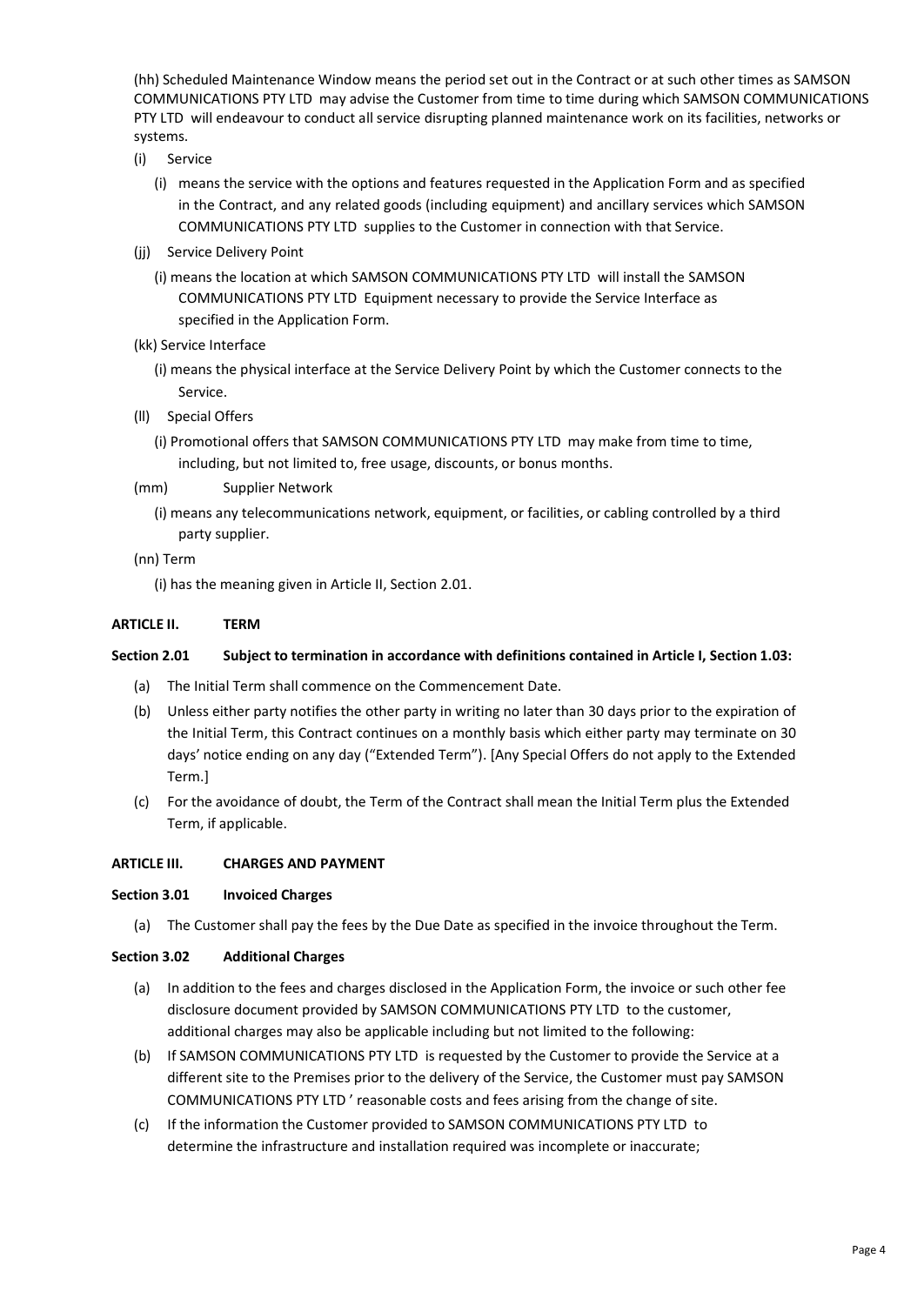- (d) If an Excluded Event occurs SAMSON COMMUNICATIONS PTY LTD may also charge the Customer the costs incurred to service, modify, repair or replace the Service or any equipment, as a result of an Excluded Event;
- (e) If SAMSON COMMUNICATIONS PTY LTD reasonably determines that a Fault arises out of or in connection with any Customer Equipment or the Customer's facilities, networks and systems, then irrespective of whether there was an actual Fault or not, SAMSON COMMUNICATIONS PTY LTD may require the Customer to pay SAMSON COMMUNICATIONS PTY LTD ' reasonable costs and expenses in investigating the Fault, dealing with or remedying that Fault and such cost and expense shall be a debt due and payable by the Customer on demand to SAMSON COMMUNICATIONS PTY LTD ; or
- (f) Any other costs and charges agreed between the Customer and SAMSON COMMUNICATIONS PTY LTD from time to time.

#### **Section 3.03 Overdue Payments**

- (a) SAMSON COMMUNICATIONS PTY LTD reserves the right to charge interest on any overdue amount payable to SAMSON COMMUNICATIONS PTY LTD by the Customer under the Contract. Interest will be charged from the Due Date until payment is received at a rate 2% above the Commonwealth Bank Corporate Overdraft Reference Rate or such other equivalent interest rate basis plus 2% should the Commonwealth Bank Corporate Overdraft Reference Rate be no longer published. The Customer will be liable to pay to SAMSON COMMUNICATIONS PTY LTD all expenses (including reasonable legal costs and expenses and the fees of SAMSON COMMUNICATIONS PTY LTD ' debt recovery agents) incurred by SAMSON COMMUNICATIONS PTY LTD in relation to recovering payments due under the Contract.
- (b) SAMSON COMMUNICATIONS PTY LTD reserves the right to withdraw any discounts or Special Offers that the Customer receives from SAMSON COMMUNICATIONS PTY LTD in connection with the supply of the Service where payment is not received by the Due Date other than where a billing dispute has been raised in accordance with Article XII, Section 9.01.

#### **Section 3.04 Commission or referral fees payable**

(a) The Customer acknowledges that SAMSON COMMUNICATIONS PTY LTD may pay commissions to any dealer, or referral fees to any person, who introduced the Customer to SAMSON COMMUNICATIONS PTY LTD .

#### **ARTICLE IV. INSTALLATION AND EQUIPMENT**

- (a) Provision of Equipment
- (b) SAMSON COMMUNICATIONS PTY LTD shall provide a Service Interface at a Service Delivery Point ("SAMSON COMMUNICATIONS PTY LTD Equipment") at the Premises enabling the Customer to transmit and receive data by the connection of appropriate equipment to be supplied by the Customer ("Customer Equipment").

#### **Section 4.02 SAMSON COMMUNICATIONS PTY LTD Equipment**

- (a) Title in the SAMSON COMMUNICATIONS PTY LTD Equipment is not transferred to the Customer and at all times is retained by SAMSON COMMUNICATIONS PTY LTD . The Customer holds the SAMSON COMMUNICATIONS PTY LTD Equipment as bailee for SAMSON COMMUNICATIONS PTY LTD .
- (b) Risk in the SAMSON COMMUNICATIONS PTY LTD Equipment shall pass to the Customer on delivery of the SAMSON COMMUNICATIONS PTY LTD Equipment to the Customer.
- (c) The Customer is responsible for any damage to, or destruction or theft of the SAMSON COMMUNICATIONS PTY LTD Equipment, except to the extent it is caused by SAMSON COMMUNICATIONS PTY LTD . The Customer must keep the SAMSON COMMUNICATIONS PTY LTD Equipment in good repair and condition, excluding fair wear and tear and shall not sell, assign or permit any charge, lien, mortgage or encumbrance to be created in relation to it.
- (d) Unless otherwise agreed, the Customer must: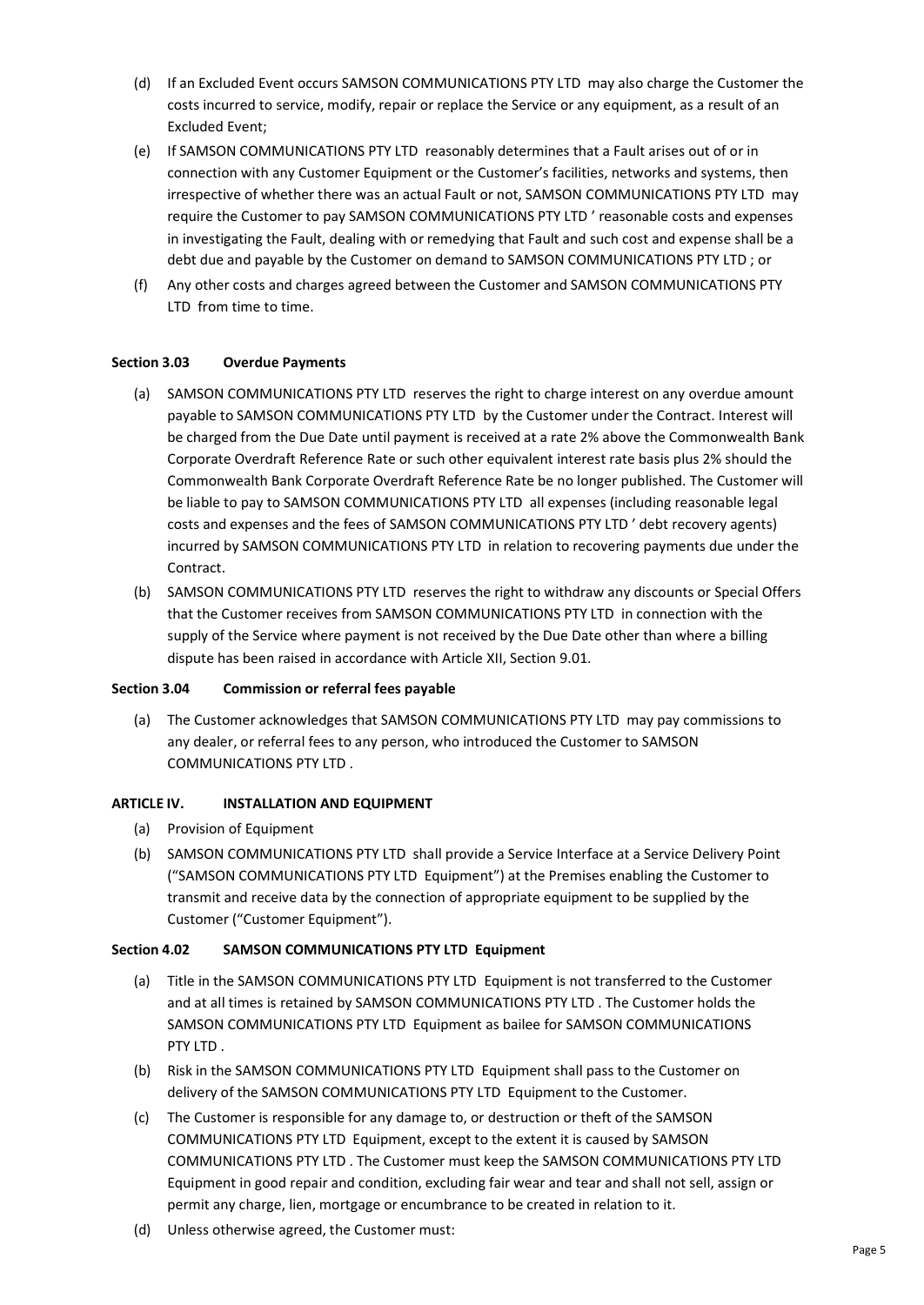(i) allow SAMSON COMMUNICATIONS PTY LTD to service, modify, maintain, repair or replace the SAMSON COMMUNICATIONS PTY LTD Equipment; and do all things reasonably required by SAMSON COMMUNICATIONS PTY LTD to make clear the identity of the owner of the SAMSON COMMUNICATIONS PTY LTD Equipment.

## **Section 4.03 Customer Equipment**

- (a) The Customer may purchase equipment from SAMSON COMMUNICATIONS PTY LTD for use in connection with the Service. Such equipment shall form part of the Customer Equipment for the purposes of the Contract. Title to that equipment passes to the Customer when the Customer pays for it in full in cleared funds. Risk in that equipment passes to the Customer on delivery of the equipment to its nominated location. SAMSON COMMUNICATIONS PTY LTD will use reasonable efforts to transfer to the Customer any manufacturer's warranty in any such equipment from the time title passes to the Customer.
- (b) The Customer acknowledges and accepts that SAMSON COMMUNICATIONS PTY LTD is entitled under the Personal Properties Securities Act 2009 to register its interest in any Hardware that SAMSON COMMUNICATIONS PTY LTD supplies to the Customer as a purchase money security interest and the Customer waives its rights to receive a copy of any such registration including the Notice of Verification Statement.
- (c) The Customer must ensure that all Customer Equipment and its use in connection with the Service, complies with all laws, directions by a Government Agency and any reasonable directions by SAMSON COMMUNICATIONS PTY LTD , otherwise SAMSON COMMUNICATIONS PTY LTD may disconnect that Customer Equipment from the Service on giving reasonable notice or immediately in an emergency.

# **Section 4.04 Scheduled Installation**

(a) SAMSON COMMUNICATIONS PTY LTD will advise the Customer of the Scheduled Delivery Date for the Service, having regard to the service delivery targets in the Service Specific Terms and Conditions as well as the Requested Delivery Date and shall use best endeavours to commence installation of the equipment on the Scheduled Delivery Date, however SAMSON COMMUNICATIONS PTY LTD shall not be liable for any Liability incurred by the Customer due to a failure to install on or before the Scheduled Delivery Date.

## **Section 4.05 SAMSON COMMUNICATIONS PTY LTD Network**

(a) The SAMSON COMMUNICATIONS PTY LTD Network is and shall remain the property of SAMSON COMMUNICATIONS PTY LTD irrespective of the manner in which any hardware or part of it is attached or secured to any land or buildings.

## **ARTICLE V. MAINTENANCE AND REPLACEMENT**

## **Section 5.01 Replacement**

(a) SAMSON COMMUNICATIONS PTY LTD may in its discretion and for so long as it determines, replace any part of the SAMSON COMMUNICATIONS PTY LTD Equipment or Service with similar equipment or Service as may for the time be available. Any replacement shall be subject to the Contract in the same way as if they comprised the original SAMSON COMMUNICATIONS PTY LTD Equipment or Service offered.

## **Section 5.02 Outages**

(a) SAMSON COMMUNICATIONS PTY LTD may interrupt the Service or SAMSON COMMUNICATIONS PTY LTD Equipment for the Planned Outage Period and will give advance notice to the Customer whereverpossible.

## **ARTICLE VI. PROVISIONS APPLICABLE TO THE SERVICE**

## **Section 6.01 Cooperation With SAMSON COMMUNICATIONS PTY LTD**

(i)The Customer must cooperate with SAMSON COMMUNICATIONS PTY LTD and comply with its reasonable requests to allow SAMSON COMMUNICATIONS PTY LTD to install equipment and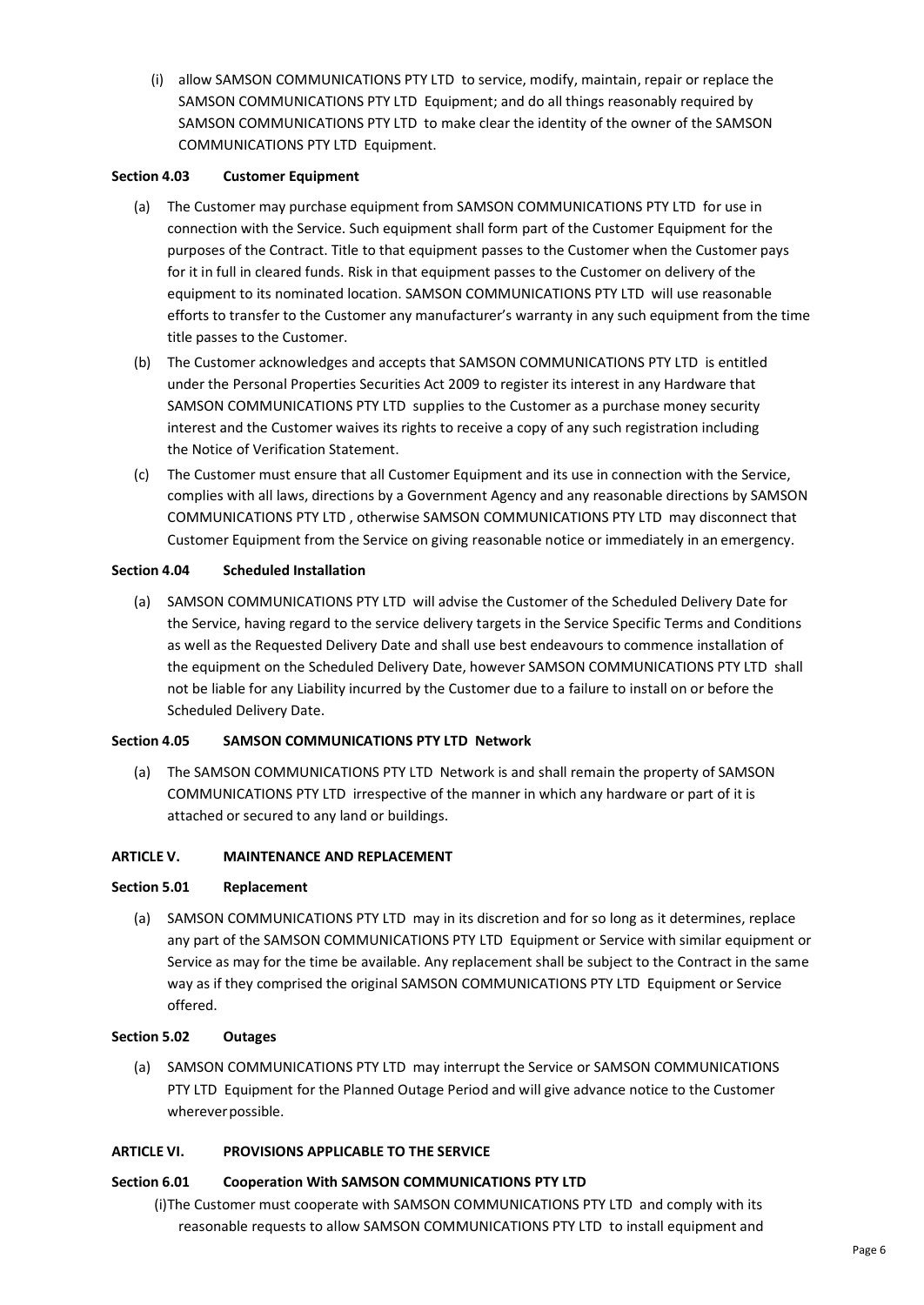establish and supply the Service to the Customer safely and efficiently. This includes meeting SAMSON COMMUNICATIONS PTY LTD ' reasonable requests, at no further cost to SAMSON COMMUNICATIONS PTY LTD , to: provide any necessary forecasts and information to SAMSON COMMUNICATIONS PTY LTD , on which SAMSON COMMUNICATIONS PTY LTD will rely in establishing and supplying the Service to the Customer;

- (ii) provide safe and prompt access to the Premises and the Customer's personnel, equipment, data and information for the purpose of inspection, repair, maintenance or adjustment of the Service and to inspect and audit all equipment and devices connected to the Service;
- (iii) provide all necessary space and utility services (such as electricity, earthing and air conditioning) as reasonably required by SAMSON COMMUNICATIONS PTY LTD for the installation, provision and proper operation of the SAMSON COMMUNICATIONS PTY LTD Equipment and Customer Equipment and for the provisions of the Service; If failure to provide necessary space and utility services during a reasonable timeframe prohibits SAMSON COMMUNICATIONS PTY LTD from delivery of service on the scheduled commencement date, billing of monthly service fees will commence ;
- (iv) provide all necessary assistance to obtain all licenses, permits and other approvals required for the provision of the Service; and
- (v) provide all assistance and take all safety precautions as may be reasonably necessary or otherwise requested by SAMSON COMMUNICATIONS PTY LTD to ensure safe and proper performance by SAMSON COMMUNICATIONS PTY LTD of all work at the Premises.

#### **Section 6.02 Provision of Service**

(a) Subject to the Customer's compliance with the Contract, SAMSON COMMUNICATIONS PTY LTD will use its best endeavours to provide the Service in accordance with the Contract.

#### **Section 6.03 Customer's Use of Service and Equipment**

- (a) Unless otherwise agreed in writing, the Customer shall not resell, hire, let or make available the Service for use in any way, including allowing access thereto, to any other person other than a person at the Premises exclusively for purposes directly related to the Customer's business.
- (b) Subject to the terms of the Contract and unless otherwise agreed, the Customer must only use the Service for the communication of data between locations and sites for purposes directly related to its business.
- (c) The Customer must not use, or attempt to use, the Service:
	- (i) To breach any term of the Contract;
	- (ii) For any improper or unlawful purpose or allow others to do so;
	- (iii) In breach of any applicable Government Agency requirements, legislation and laws including but not limited to any privacy laws; copyright laws and telecommunications laws;
	- (iv) To expose SAMSON COMMUNICATIONS PTY LTD to anyLiability;
	- (v) In any way which damages, interferes with or Interrupts the Service, the SAMSON COMMUNICATIONS PTY LTD Network or a Supplier Network;
	- (vi) In any way which may damage any property or injure or kill any person; or
	- (vii) To transmit, publish or communicate material which is defamatory, offensive, abusive, indecent, menacing or unwanted.

## **Section 6.04 Customer to Comply with SAMSON COMMUNICATIONS PTY LTD ' Directions**

- (a) The Customer acknowledges that:
	- (i) where the Service is a carriage service, SAMSON COMMUNICATIONS PTY LTD may be required to intercept communications over the Service as directed by an authorised entity; and
	- (ii) SAMSON COMMUNICATIONS PTY LTD may monitor the Customer's usage of the Service and communications sent over it for the purposes of billing and network monitoring and management or as otherwise required by any law, legislation, or direction of any Government Agency.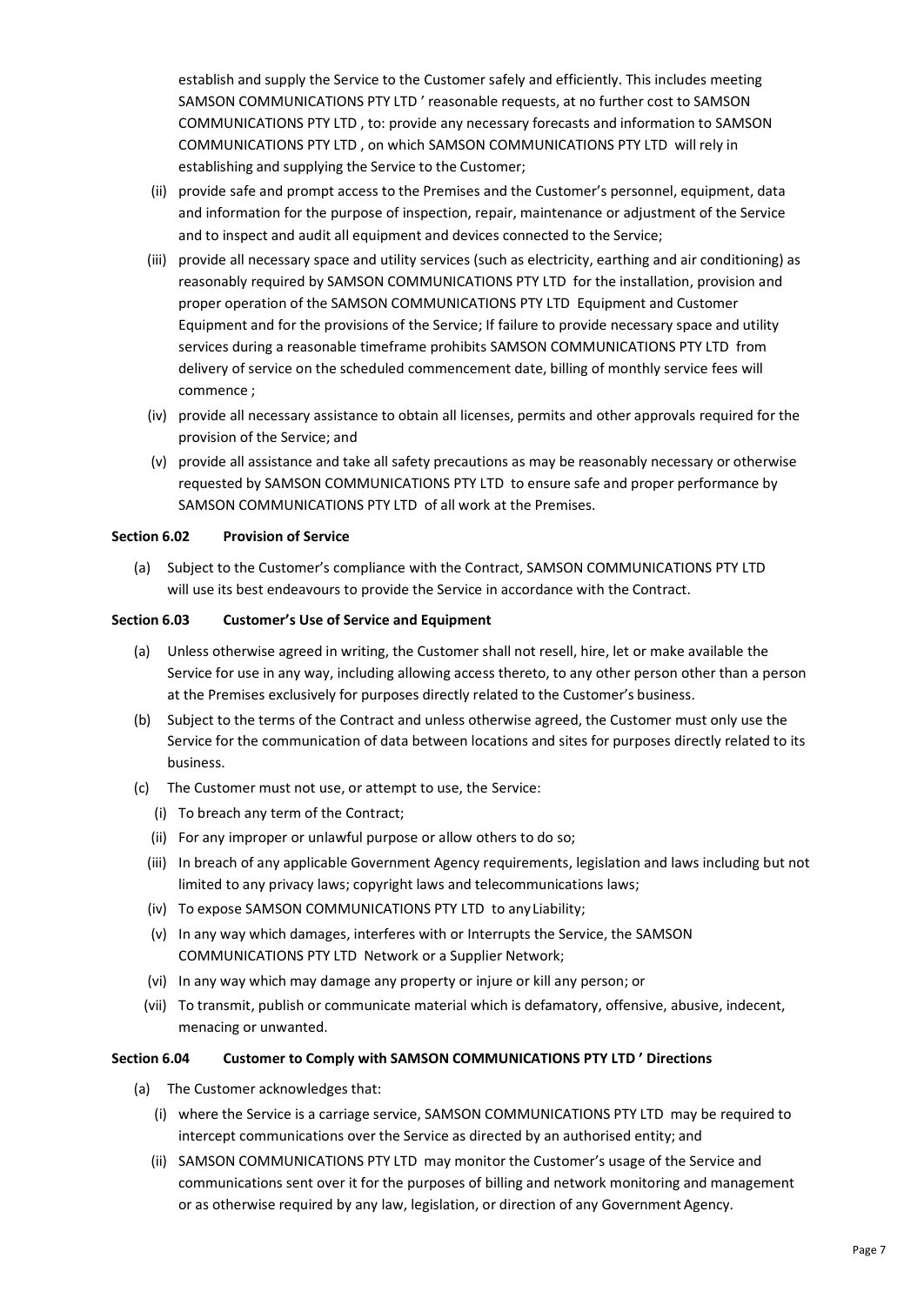(iii) SAMSON COMMUNICATIONS PTY LTD may ask the Customer to stop doing something which SAMSON COMMUNICATIONS PTY LTD reasonably believes is contrary to Articles VI, Sections 6.03 and 6.04. The Customer must immediately comply with any such request. If the Customer does not, then SAMSON COMMUNICATIONS PTY LTD may terminate or suspend the Contract or take any steps reasonably necessary to ensure compliance with Articles VI, Sections 6.03 and 6.04 or the request.

## **ARTICLE VII. BILLING & BILLING DISPUTES**

#### **Section 7.01 Invoices**

- (a) On and from the Commencement Date SAMSON COMMUNICATIONS PTY LTD will provide the Customer with an invoice providing a breakdown of the fees and charges for the Service and any other charges payable pursuant to the Contract in each Invoice Period.
- (b) For the avoidance of doubt, SAMSON COMMUNICATIONS PTY LTD ' records and/or any other relevant records will be conclusive evidence of usage of the Service and the fees and charges payable by the Customer.
- (c) Unless otherwise agreed SAMSON COMMUNICATIONS PTY LTD will bill the Customer:
	- (i) in advance prior to installation for the Establishment Fee, all other once off charges, variable charges; and
	- (ii) in advance for the Invoice Period for the Monthly Service Fee and all other Recurring Charges and any other charges required by SAMSON COMMUNICATIONS PTY LTD in advance before providing the Service.
- (d) Processing and verification procedures (including delays in receipt of billing information) may mean that not all fees and charges during the period covered by a bill can be included in that bill. SAMSON COMMUNICATIONS PTY LTD may include those charges in any subsequent bills.
- (e) SAMSON COMMUNICATIONS PTY LTD reserves the right to re-issue any bill if any error is subsequently discovered.

## **Section 7.02 Charges**

- (a) The Customer is liable for all charges whether or not the Customer authorised the particular use of the Service by another person and the Customer will continue to be liable for the charges if the Customer allows another person to occupy the Customer Premises or use the Service.
- (b) The Customer may dispute an invoice if the Customer reasonably believes that the Customer is not liable to pay the charges because of an inaccuracy, omission or error in the invoice. Any dispute relating to the payment or accuracy of any invoice must be resolved pursuant to the Billing Disputes Procedure specified in Article VII, Section 7.04 (a).

## **Section 7.03 Creditworthiness**

- (a) Credit Check
	- (i) The Customer acknowledges that the provision of the Services, SAMSON COMMUNICATIONS PTY LTD Equipment and any other obligation under the Contract by SAMSON COMMUNICATIONS PTY LTD shall be subject to SAMSON COMMUNICATIONS PTY LTD ' privacy policy, the requirements of the Privacy Act 1988 (Cth); Telecommunications Act 1997 (Cth); Telecommunications (Interception and Access) Act 1979; Spam Act 2003 (Cth); and any other applicable laws, codes and regulations.
	- (ii) For the purposes of processing the application for Service, establishing the Customer's account and the ongoing credit management of the Customer's account SAMSON COMMUNICATIONS PTY LTD may need to disclose to a credit reporting agency personal information relating to the Customer which is in SAMSON COMMUNICATIONS PTY LTD ' possession, including but not limited to, information referred to in Article VII, Section 7.03 (a) (iii) and the Customer hereby consents to such disclosure oruse.
	- (iii) Pursuant to Article VII, Section 7.03 (a) (i) the following represents a list of Customer information relating to the Customer which may be disclosed to a credit reporting agency: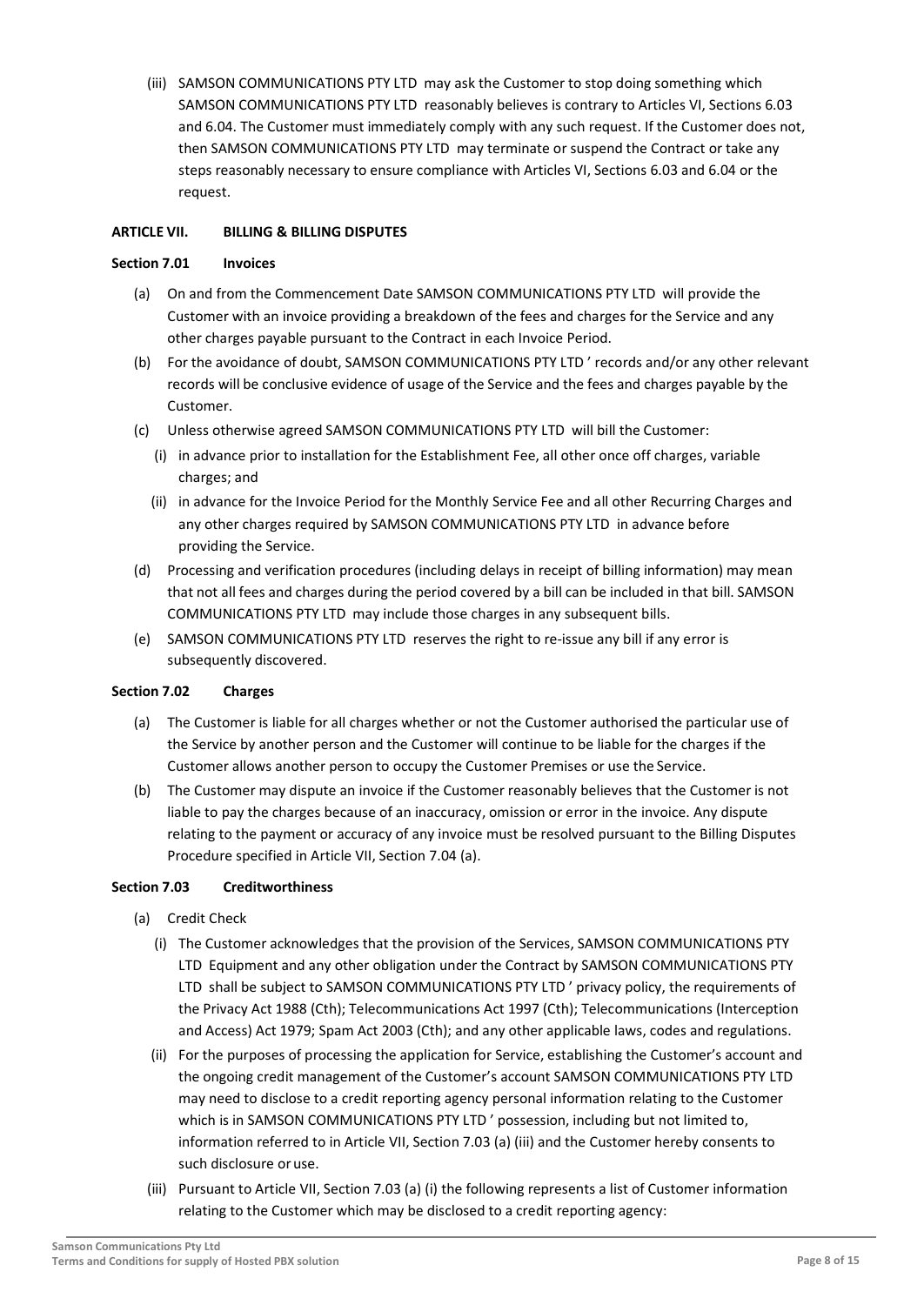- 1) Customer name and address, ACN, ABN, business names, partnership details;
- 2) details of the Customer's application for SAMSON COMMUNICATIONS PTY LTD Services and/or services supplied to the Customer;
- 3) credit limits on the Customer's accounts;
- 4) the amount of any payments which are overdue for at least 45 days;
- 5) where an overdue payment has been previously reported, advice that the payment is no longer overdue;
- 6) court judgments or bankruptcy orders made against the Customer;
- 7) that, in the opinion of SAMSON COMMUNICATIONS PTY LTD , the Customer has committed a serious credit infringement;
- 8) that SAMSON COMMUNICATIONS PTY LTD has ceased to provide Services to the Customer in accordance with the terms of this Contract as a result of Customer default relating to payment/credit;and
- 9) any additional and relevant information which SAMSON COMMUNICATIONS PTY LTD may wish to use or believes should be disclosed may be disclosed or used.
- (iv) The Customer agrees that SAMSON COMMUNICATIONS PTY LTD may obtain from any person or body carrying on the business or undertaking involving the provision of information about the commercial creditworthiness of persons, any information concerning the Customer that concerns the Customer's commercial activities or commercial creditworthiness for the purposes of assessing the Customer's application for Services and the ongoing credit management (including collection of overdue amounts) of the Customer's account. SAMSON COMMUNICATIONS PTY LTD may, at its sole discretion, refuse to supply its services to the Customer on the basis of SAMSON COMMUNICATIONS PTY LTD ' credit assessment of the Customer, after consultation with the Customer to confirm the accuracy of the assessment.
- (b) Credit Providers
	- (i) The Customer agrees that SAMSON COMMUNICATIONS PTY LTD may disclose a credit report to any credit provider, debt collection agency or any Other Supplier for the purposes of:
	- 1) assessment of the Customer's creditworthiness;
	- 2) the collection of payments that are overdue.
- (c) Additional Details
	- (i) In addition if it should be required, the Customer agrees, within 10 Business Days of SAMSON COMMUNICATIONS PTY LTD ' request to provide to SAMSON COMMUNICATIONS PTY LTD any information (including the Customer's Financial Accounts) which is reasonably necessary to assess the creditworthiness of the Customer.

## **Section 7.04 Disputes Procedure**

- (a) Billing
	- (i) The parties shall co-operate to investigate promptly and resolve any dispute concerning the accuracy of any billing data, any amount payable and any other issue arising pursuant to the Contract.
	- (ii) In the event of a dispute as to fees and charges, the Customer shall notify SAMSON COMMUNICATIONS PTY LTD of any dispute in writing no later than 21 days from the date of the relevant invoice, providing sufficient information to identify the invoice in question and the grounds of the dispute. Failure to make such a notification within the time frame shall be deemed to be a waiver of the Customer's rights to dispute the relevant invoice.
	- (iii) On receipt of a notice disputing fees under Article VII, Section 7.04 (a) (ii), the Representatives of both parties shall meet within five [5] Business Days and discuss and do all things reasonably required to expeditiously and amicably resolve the dispute.
	- (iv) In the event the parties are unable to resolve the dispute within [10] Business Days of the commencement of discussions under Article VII, Section 7.04 (a) (iii), each party shall internally escalate to an executive of the party. The executive shall within ten [10] Business Days attempt to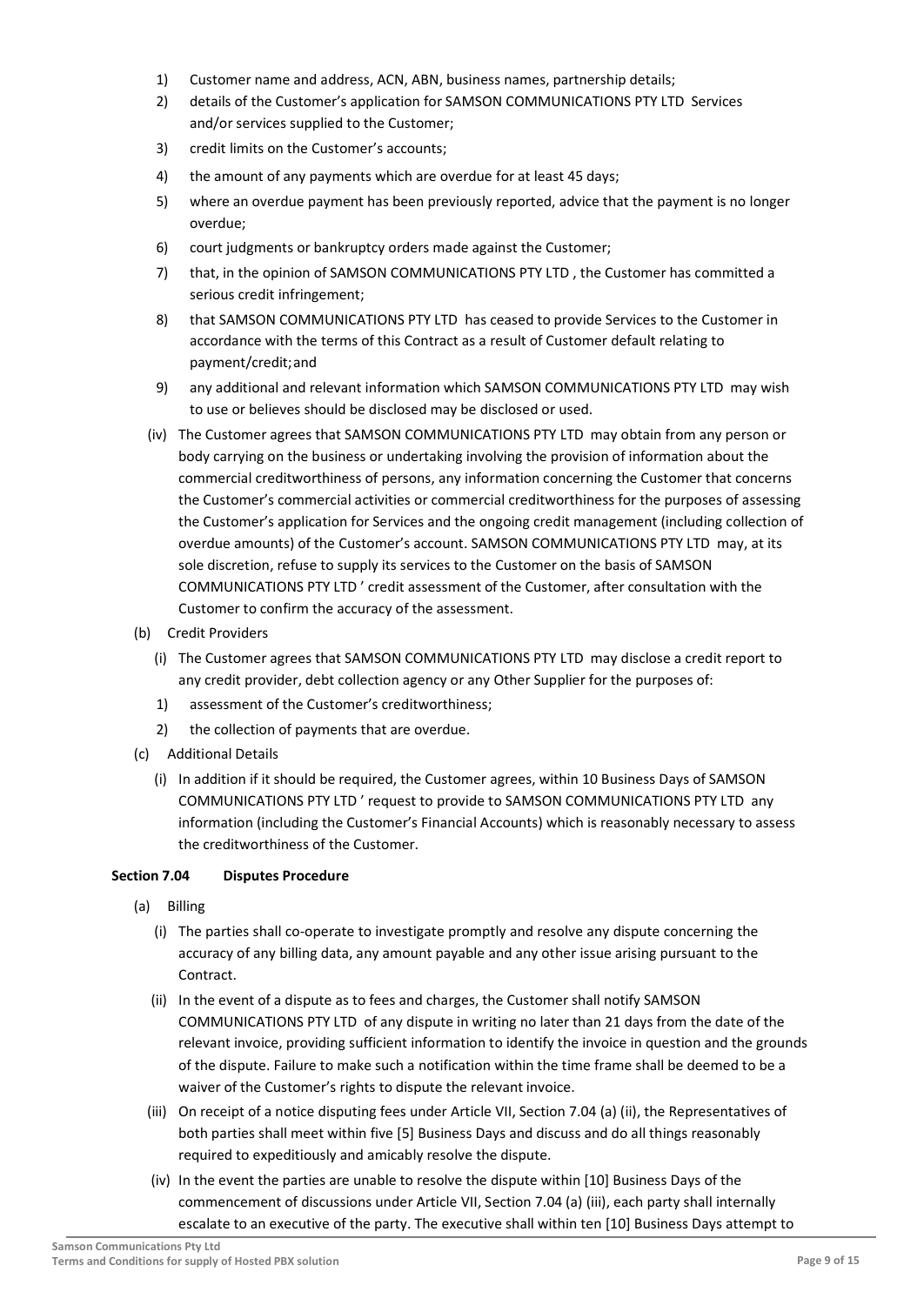resolve and settle the dispute. If the dispute remains unresolved, either party may, on giving written notice to the other party to such effect, commence legal proceedings in an appropriate court to resolve the matter.

- (v) During the existence of any dispute, the parties must continue to perform all of their obligations under the Contract, without prejudice to their position in respect of the dispute unless the parties agree otherwise and the Customer must continue to make payment of amounts of fees and charges or part thereof which are not the subject of a dispute.
- (vi) Nothing in this Article prevents a party from seeking urgent interlocutory relief required in relation to the Contract.

## **ARTICLE VIII. COMPLIANCE WITH GOVERNMENT AGENCY REQUIREMENTS**

#### **Section 8.01 Termination**

- (a) In the event that SAMSON COMMUNICATIONS PTY LTD is unable to provide the Service substantially in the form and of the type contemplated under the Contract due to any direction of a Government Agency, law, rule, regulation, statute or ordinance then SAMSON COMMUNICATIONS PTY LTD shall provide notice to the Customer of that fact as expeditiously as possible and shall not be liable for any Liability incurred by the Customer as a result of SAMSON COMMUNICATIONS PTY LTD ' failure to provide the Service as contemplated pursuant to this Article VIII, Section 8.01.
- (b) Upon receipt by the Customer of a notice under Article VIII, Section 8.01, the Customer shall be at liberty to terminate the Service without penalty by notice to SAMSON COMMUNICATIONS PTY LTD within 14 days of receipt of the Article VIII, Section 8.01 Notice. If the Customer provides this notice to SAMSON COMMUNICATIONS PTY LTD within the said 14 days then the Service shall be deemed to be terminated by the Customer.
- (c) In the event that the Customer does not provide a termination notice to SAMSON COMMUNICATIONS PTY LTD under Article VIII, Section 8.01 then the Service shall revert to an SAMSON COMMUNICATIONS PTY LTD Managed Service in accordance with the terms of this Contract, except as provided for in writing by SAMSON COMMUNICATIONS PTY LTD .

## **ARTICLE IX. NATURE OF THE CONTRACT**

#### **Section 9.01 Agreement**

- (a) The Contract contains the entire agreement between SAMSON COMMUNICATIONS PTY LTD and the Customer and supersedes all prior communications and negotiations between the parties.
- (b) Unless otherwise specified in the Contract, no amendment or variation of the Contract is valid or binding on a party unless made in writing and signed by the Customer and SAMSON COMMUNICATIONS PTY LTD .

#### **Section 9.02 Indemnity**

- (a) The Customer shall indemnify SAMSON COMMUNICATIONS PTY LTD from and against any Liability which may be incurred or suffered by SAMSON COMMUNICATIONS PTY LTD arising from any one or more of the following:
	- (i) the breach by the Customer of a material term or any of the Customer's obligations under the Contract;
	- (ii) any negligent act or omission or wilful misconduct by the Customer arising from the use of the Service, SAMSON COMMUNICATIONS PTY LTD Equipment, Customer Equipment or otherwise arising out of the Customer's obligations under the Contract;
	- (iii) the use or provisioning of the Service or the SAMSON COMMUNICATIONS PTY LTD Equipment or the Customer Equipment; and
	- (iv) any claims or demands made upon SAMSON COMMUNICATIONS PTY LTD by reason of any loss, injury or damage which may be suffered by any person from the provisioning or use of the Service or the SAMSON COMMUNICATIONS PTY LTD Equipment.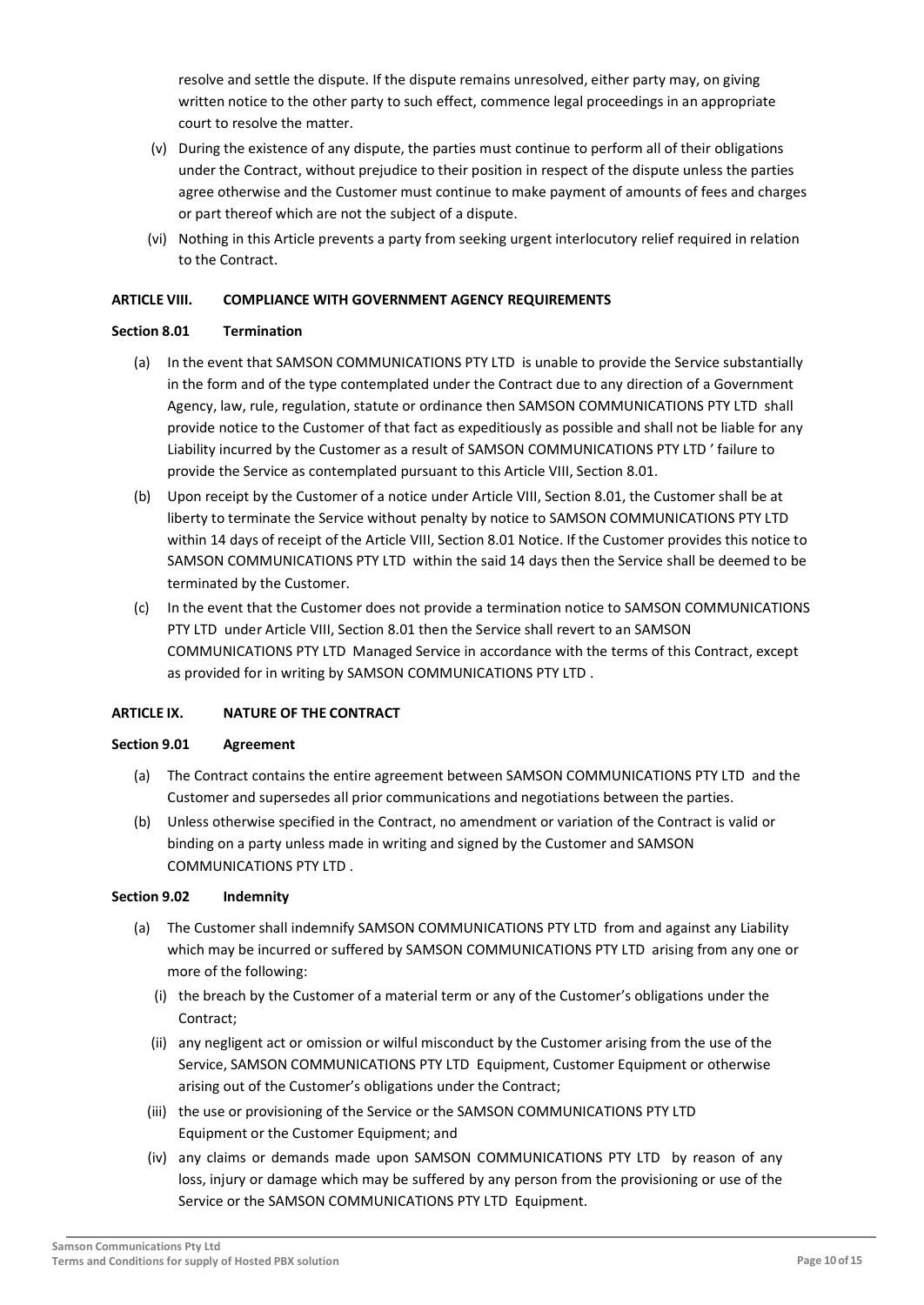#### **Section 9.03 Liability and Warranties**

**Except as expressly provided in the Contract, any terms, conditions, warranties, undertakings, inducements or representations whether express, implied, statutory or otherwise relating in any way to the subject matter of the Contract are excluded to the maximum extent allowed by thelaw.**

- (a) Where SAMSON COMMUNICATIONS PTY LTD is not permitted to exclude its liability for any loss or damage in connection with SAMSON COMMUNICATIONS PTY LTD ' breach of a Consumer Guarantee (as defined under the Australian Consumer Law), but are permitted to limit its liability for such a breach, then, unless the Customer is able to establish that it is not fair and reasonable for SAMSON COMMUNICATIONS PTY LTD to do so, SAMSON COMMUNICATIONS PTY LTD ' liability to the Customer is limited to:
	- (i) in the case of goods:
	- 1) replacement of the goods;
	- 2) supply of equivalent goods:
	- 3) repair of the goods;
	- 4) payment of the cost of replacing the goods;
	- 5) payment of the cost of acquiring equivalent goods; or
	- 6) payment of the cost of having the goods repaired; and
	- (ii) in the case of services:
	- 1) resupply of the services; or
	- 2) payment of the cost of the resupply of the services.

#### **Section 9.04 Representation**

- (a) The Customer acknowledges it has not relied on any representation or warranty made by SAMSON COMMUNICATIONS PTY LTD which has not been stated expressly in the Contract or upon any descriptions or illustrations or specifications contained in any document including any catalogues or material published by SAMSON COMMUNICATIONS PTY LTD .
- (b) Except as required by law or regulation or as set out in this Contract, SAMSON COMMUNICATIONS PTY LTD expressly excludes all Liability for all warranties, conditions, non-fraudulent representations, express or implied concerning the Service, including but not limited to those relating to the availability, performance, quality or fitness for purpose of the Service.
- (c) Under no circumstances will SAMSON COMMUNICATIONS PTY LTD be liable to the Customer for loss of profits, loss of contracts, loss of use of the Service or any Interruption or for any indirect economic or consequential loss whatsoever, whether arising from negligence, breach of contract, failure of the Service or otherwise.
- (d) The provisions of this Article XI, Section 11.03 survive the termination of the Service.

## **ARTICLE X. TERMINATION AND SUSPENSION**

## **Section 10.01 Termination by SAMSON COMMUNICATIONS PTY LTD**

- (a) SAMSON COMMUNICATIONS PTY LTD may, without liability, terminate the Contract or provisioning of the Service at any time prior to the Commencement Date, if SAMSON COMMUNICATIONS PTY LTD reasonably determines that it is not technically or operatively feasible or commercially viable to supply the Service to the Customer.
- (b) SAMSON COMMUNICATIONS PTY LTD may, without liability, at its option either terminate or suspend the Contract by giving notice to the Customer if:
	- (i) the Customer breaches its obligations under the Contract and such breach is not capable of remedy or the Customer does not remedy that breach within 30 days after SAMSON COMMUNICATIONS PTY LTD gives it notice requiring it to do so;
	- (ii) if the Customer does not obtain the consent of the owner of the Premises to the supply of the Service.
	- (iii) the Customer fails to make payment for the Services by the Due Date and such amounts remain unpaid for 10 Business Days after receiving notice from SAMSON COMMUNICATIONS PTY LTD of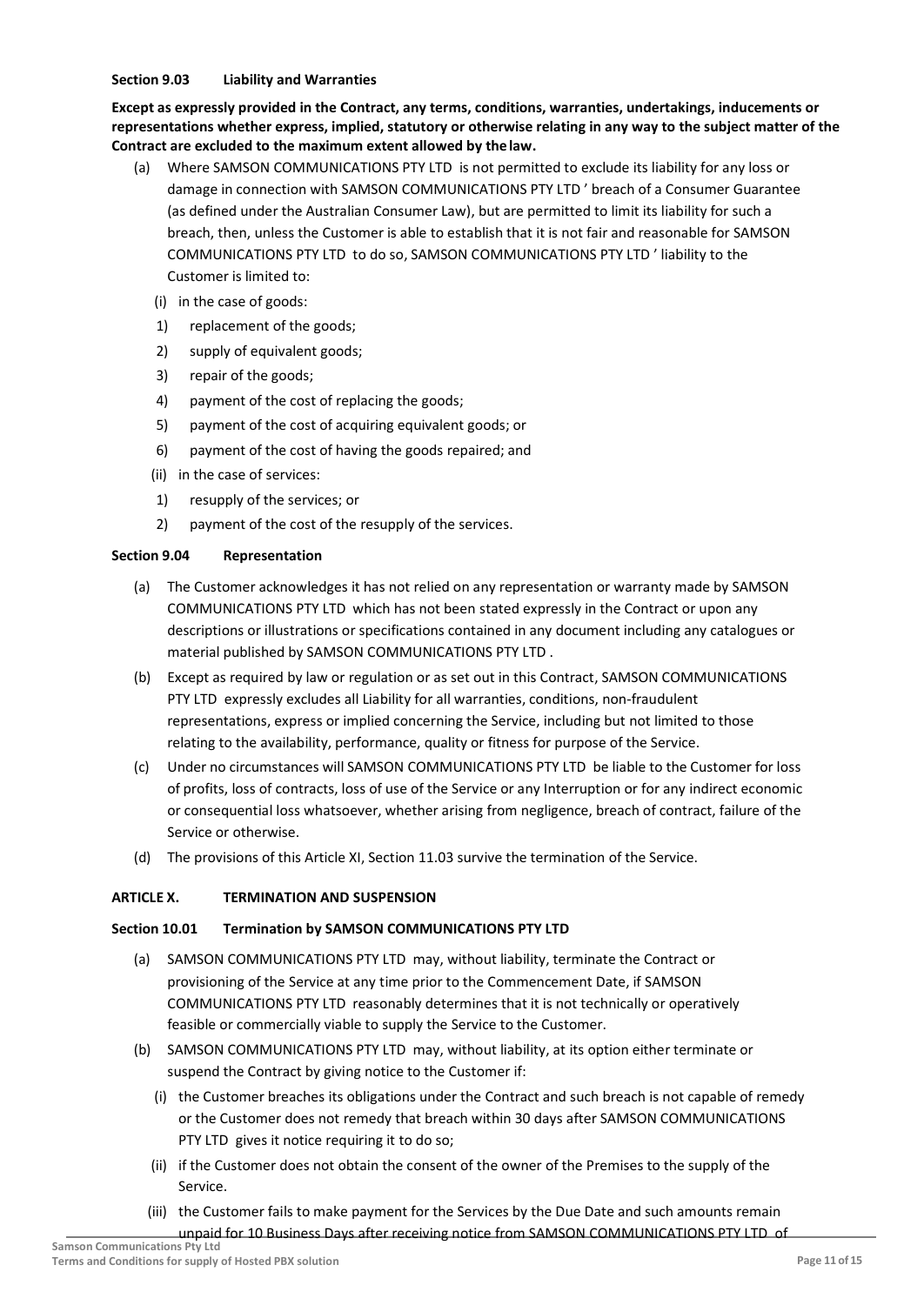such non- payment;

- (iv) SAMSON COMMUNICATIONS PTY LTD reasonably suspects fraud or other misuse by the Customer or any person in connection with the Customer with the Service and the Customer has not responded to SAMSON COMMUNICATIONS PTY LTD ' notice to the Customer of any such event;
- (v) The Customer suffers an Insolvency Event;
- (vi) SAMSON COMMUNICATIONS PTY LTD or an SAMSON COMMUNICATIONS PTY LTD group company is entitled to terminate or cancel any other service supplied to the Customer, or is entitled to (or does) terminate any other agreement with the Customer;
- (vii) SAMSON COMMUNICATIONS PTY LTD is required to do so under any law or to comply with an order, instruction or request of a Government Agency, an emergency services organisation or any other competent authority; or
- (viii) a supplier terminates its agreement with SAMSON COMMUNICATIONS PTY LTD , or ceases to supply services to SAMSON COMMUNICATIONS PTY LTD , and SAMSON COMMUNICATIONS PTY LTD is not able to provide the Service using services supplied to SAMSON COMMUNICATIONS PTY LTD by an alternate supplier on terms
- (c) If the Service is terminated before the end of the Term pursuant to Article X, Section 10.02 (b) (other than Article X, Section 14.02 (b) (vii)) the Customer must pay to SAMSON COMMUNICATIONS PTY LTD an amount calculated by multiplying the Monthly Service Fee by the remaining months (or part thereof) of the Term and any outstanding charges including Establishment Fee or part thereof.

## **Section 10.02 Termination by Customer**

- (a) The Customer may after the Commencement Date, terminate the Contract, without liability if:
	- (i) it does so pursuant to Article XI, Section 10.02;
	- (ii) if the Service has been suspended for more than 14 consecutive days through no fault of the Customer other than in the case of a force majeure event.
	- (iii) SAMSON COMMUNICATIONS PTY LTD commits a serious breach of the Contract, and has not remedied that breach within 30 days of the becoming aware of the breach.
- (b) Except as provided in Article X, Section 10.02 (a) the Customer may terminate the Contract:
	- (i) before the Commencement Date and the Customer must pay to SAMSON COMMUNICATIONS PTY LTD all infrastructure and installation costs incurred by SAMSON COMMUNICATIONS PTY LTD in connection with preparation for the provision of the Service; or
	- (ii) after the Commencement Date but before the end of the Term by giving 30 days written notice to SAMSON COMMUNICATIONS PTY LTD and must pay SAMSON COMMUNICATIONS PTY LTD an amount calculated by multiplying the Monthly Service Fee by the remaining months (or part thereof) of the Term and any outstanding charges including Establishment Fee or part thereof. Such right of termination is without prejudice to any other rights which the party not in breach may have.

## **Section 10.03 Termination By Either Party**

(a) Either party ("Affected Party") may, without liability, terminate the Contract with immediate effect from the date of service of a notice (or with effect from a later date as the Affected Party may nominate in a notice) if any Force Majuere Event prevents the supply of the Service for more than 30 consecutive days.

## **Section 10.04 Suspension by SAMSON COMMUNICATIONS PTY LTD**

- (a) In addition to SAMSON COMMUNICATIONS PTY LTD ' rights under Article X, Section 10.02 (a), SAMSON COMMUNICATIONS PTY LTD may, upon reasonable notice, without liability and with immediate effect suspend the Service for as long as SAMSON COMMUNICATIONS PTY LTD , acting reasonably, considers necessary:
	- (i) if doing so is necessary to allow SAMSON COMMUNICATIONS PTY LTD or a third party supplier to repair, maintain or service any part of the SAMSON COMMUNICATIONS PTY LTD Network or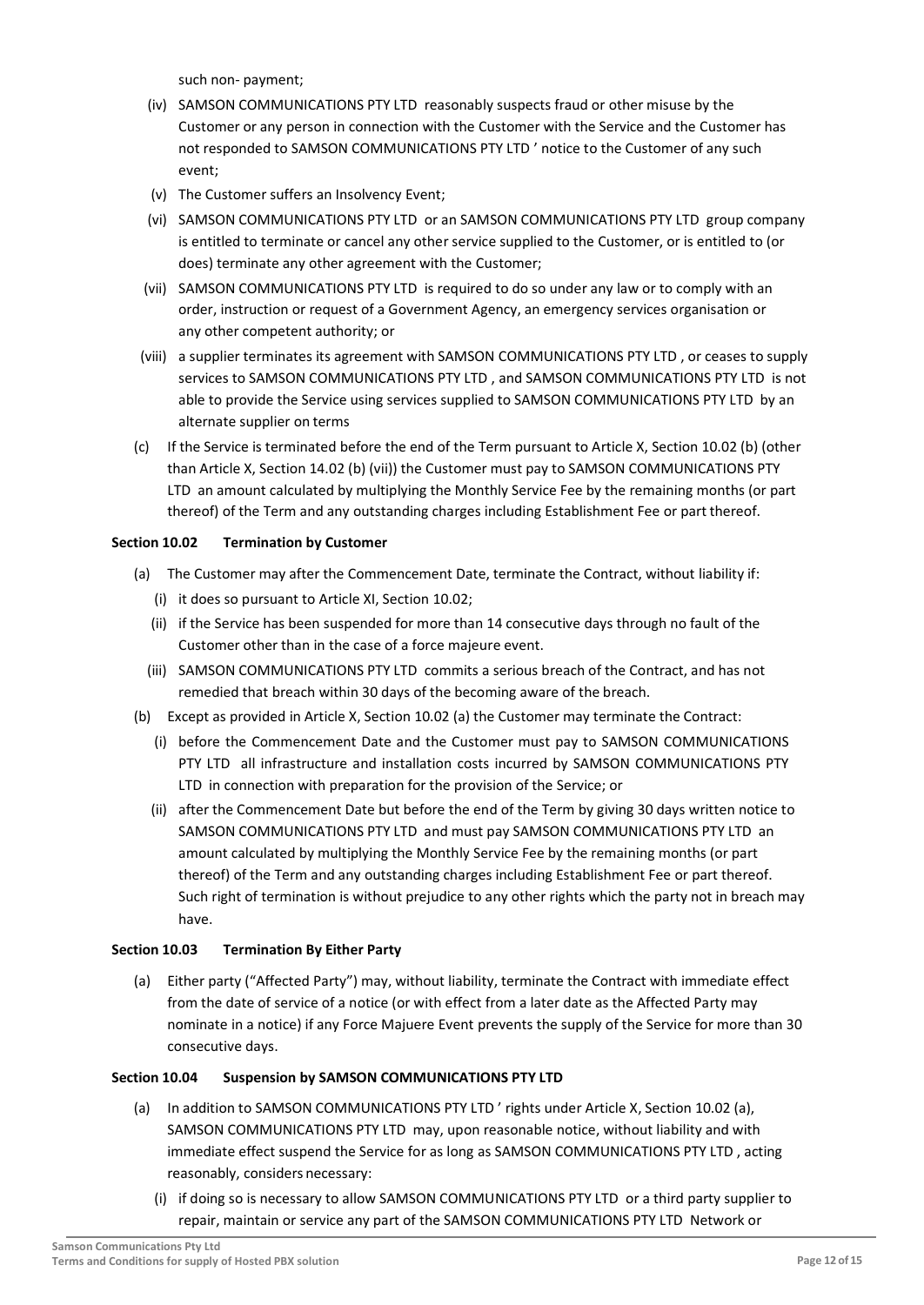Supplier Network used to supply the Service;

- (ii) problems are experienced interconnecting the SAMSON COMMUNICATIONS PTY LTD Network with any Supplier Network;
- (iii) if SAMSON COMMUNICATIONS PTY LTD believes it is necessary to do so to comply with any law, to protect any person, equipment or SAMSON COMMUNICATIONS PTY LTD ' network, or to enable authorised persons to attend to any emergency.
- (b) If the Service is suspended as a result of the Customer's breach of the Contract or otherwise in accordance with Article X, Section 10.02 (b) or Article X, Section 10.04 (a), then the Customer:
	- (i) will have to pay any recurring charges arising during suspension, such as the Monthly Service Fee; and
	- (ii) a reactivation charge if reactivation or reinstatement of the Service is necessary after it has been suspended

## **Section 10.05 Following Termination**

- (a) Upon termination of the Service for any reason SAMSON COMMUNICATIONS PTY LTD , its agents or employees shall have reasonable access to the Premises for the purpose of disconnecting, dismantling and removing the Service and SAMSON COMMUNICATIONS PTY LTD Equipment, and the Customer shall render all reasonable assistance to SAMSON COMMUNICATIONS PTY LTD to enable it to do so.
- (b) SAMSON COMMUNICATIONS PTY LTD shall upon removal of the Service and SAMSON COMMUNICATIONS PTY LTD
	- (i) Equipment make good to a reasonable standard, fair wear and tear excepted, any damage caused during the removal of the Service, but without any obligation to repaint or redecorate. This Article (Article X, Section 10.05 (b) (i) shall not apply if removal of the Service by SAMSON COMMUNICATIONS PTY LTD occurs as a result of any breach of the terms of this Contract by the Customer.

Termination of the Contract shall be without prejudice to the right of SAMSON COMMUNICATIONS PTY LTD to receive any amounts which may have become due for payment prior to such termination but which have not been paid.

## **Section 10.06 On termination of the Contract for any reason:**

- (a) each party must, on request by the other party, immediately return or destroy the other party's Confidential Information, except to the extent that it is required by law to retain the other party's Confidential Information;
- (b) SAMSON COMMUNICATIONS PTY LTD may immediately stop supplying to the Customer the Service;
	- (i) unless otherwise permitted by SAMSON COMMUNICATIONS PTY LTD in writing the Customer must immediately stop using the Service and the SAMSON COMMUNICATIONS PTY LTD Equipment;
- (c) unless the Contract expressly states otherwise, each persons' accrued rights and obligations are not affected; and
- (d) the Articles of the Contract which are by their nature intended to survive cancellation of the Service will do so, which for the purposes of these General Conditions.

## **ARTICLE XI. CUSTOMER'S ACKNOWLEDGEMENT**

#### **Section 11.01 Intellectual Property**

- (a) SAMSON COMMUNICATIONS PTY LTD owns all material (including the Intellectual Property Rights) developed by it, or its personnel, or at its or their discretion.
- (b) SAMSON COMMUNICATIONS PTY LTD may permit the Customer to use this material, or other material licensed by SAMSON COMMUNICATIONS PTY LTD , as part of the Service. This permission is subject to any conditions which SAMSON COMMUNICATIONS PTY LTD may impose from time to time and will cease when the Service is cancelled.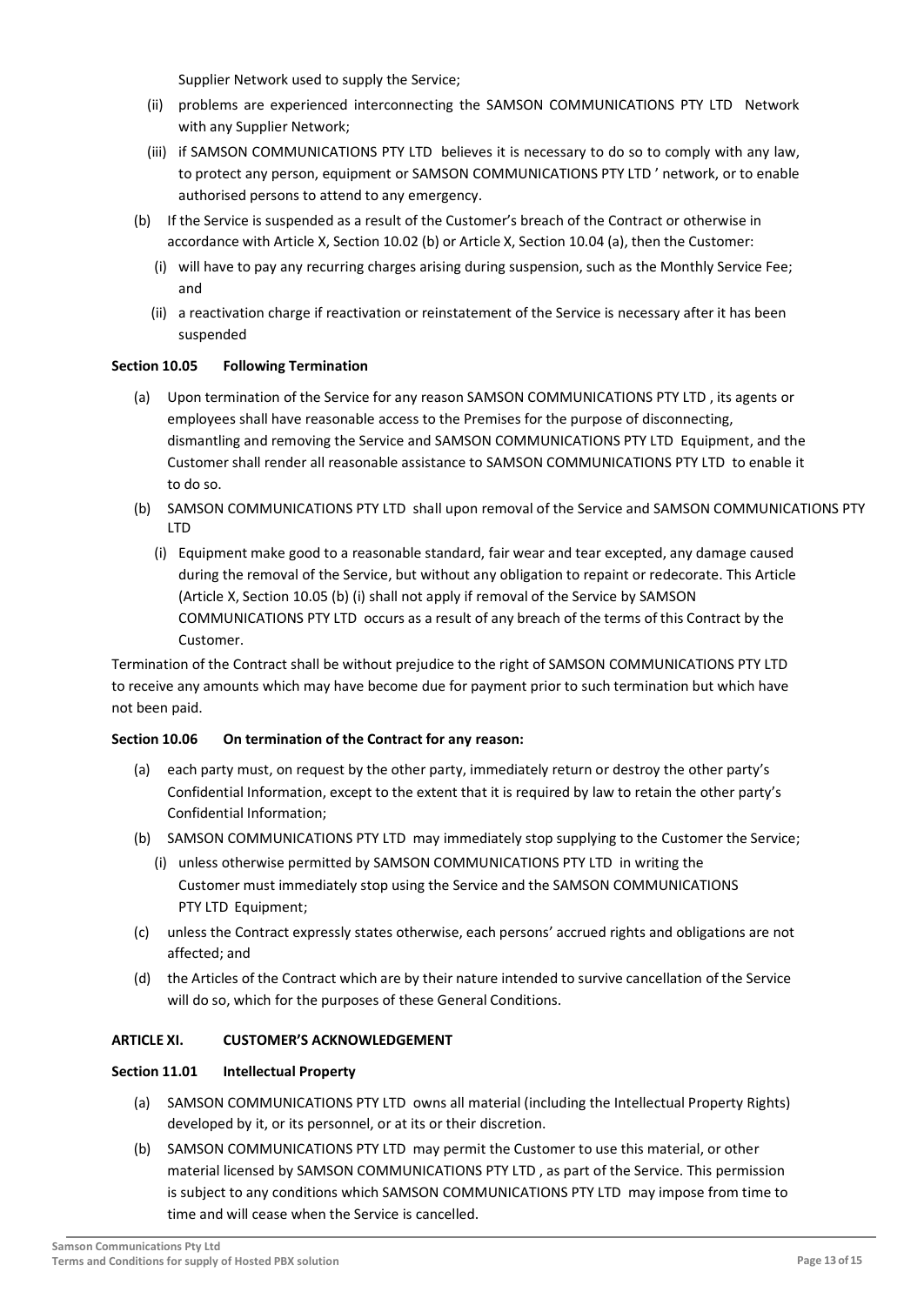#### **Section 11.02 Confidentiality**

- (a) SAMSON COMMUNICATIONS PTY LTD and the Customer each agree to keep confidential the other's Confidential Information and to not use the Confidential Information for any other purpose than that for which it was disclosed or which may cause the Provider loss.
- (b) The Provider retains all property rights in the Confidential Information
- (c) The Recipient may disclose Confidential Information (to the extent reasonably necessary) to its Representatives for the sole purpose of assisting the Recipient for purposes related to the supply of the Service (or for purposes which would be reasonably expected) including billing and account management, business planning and product development.
- (d) The obligations of confidentiality in this Article XI, Section 11.03 do not apply to the extent disclosure is required by law or the rules of a stock exchange, a direction by Government Agency, or disclosure to professional advisors in connection with the supply of the Service.
- (e) The Recipient acknowledges that a breach of this Article XI, Section 11.03 may cause the Provider irreparable damage for which monetary damages would not be an adequate remedy. Accordingly, in addition to other remedies that may be available, the Provider may seek injunctive relief against such a breach or threatened or suspected breach.
- (f) The Recipient's obligations with respect to the Confidential Information survive termination and bind the Recipient until the relevant Confidential Information has become part of the public domain other than in breach of an obligation of confidentiality

#### **Section 11.03 Assignment**

- (a) The Customer shall not sub-let, assign, dispose of or otherwise deal with its interest in or under the Contract without the prior written consent of SAMSON COMMUNICATIONS PTY LTD and if any such consent shall be on terms acceptable to SAMSON COMMUNICATIONS PTY LTD .
- (b) SAMSON COMMUNICATIONS PTY LTD shall be entitled to novate, assign or sub-contract its interest in and obligations under the Contract or any part thereof to any third party upon written notice to the Customer. SAMSON COMMUNICATIONS PTY LTD shall have no further obligations to the Customer in respect of any matter relating to such novation or assignment on and from the date of the notice provided to the Customer pursuant to this Article XI, Section 11.04.

#### **Section 11.04 Related Bodies Corporate**

- (a) SAMSON COMMUNICATIONS PTY LTD may provide the Service through the use of any of SAMSON COMMUNICATIONS PTY LTD ' Related Bodies Corporate.
- (b) The Customer acknowledges and agrees that any debt owed under this Contract is a debt owed to SAMSON COMMUNICATIONS PTY LTD and that SAMSON COMMUNICATIONS PTY LTD may take any necessary action in relation to any such debt notwithstanding that the right or obligation giving rise to the debt was satisfied by SAMSON COMMUNICATIONS PTY LTD ' Related Bodies Corporate.

#### **Section 11.05 Notices**

- (a) Notices for the purpose of the Contract shall be in writing. A notice given to a party at that party's address set out on the face or at such other address as may be substituted by written notice from such party to the other shall:
	- (i) in the case of prepaid post:
	- 1) be presumed to be given 5 days after the date of posting;
	- 2) be presumed to be delivered at the time of delivery if delivered during normal business hours;
	- 3) be presumed to be given upon receipt by the sender of a satisfactory transmission confirmation report indicating due transmission without error
	- (ii) in the case of email transmission:
	- 1) be presumed to be given upon the sender's computer system indicating transmission in the case of an email transmission.